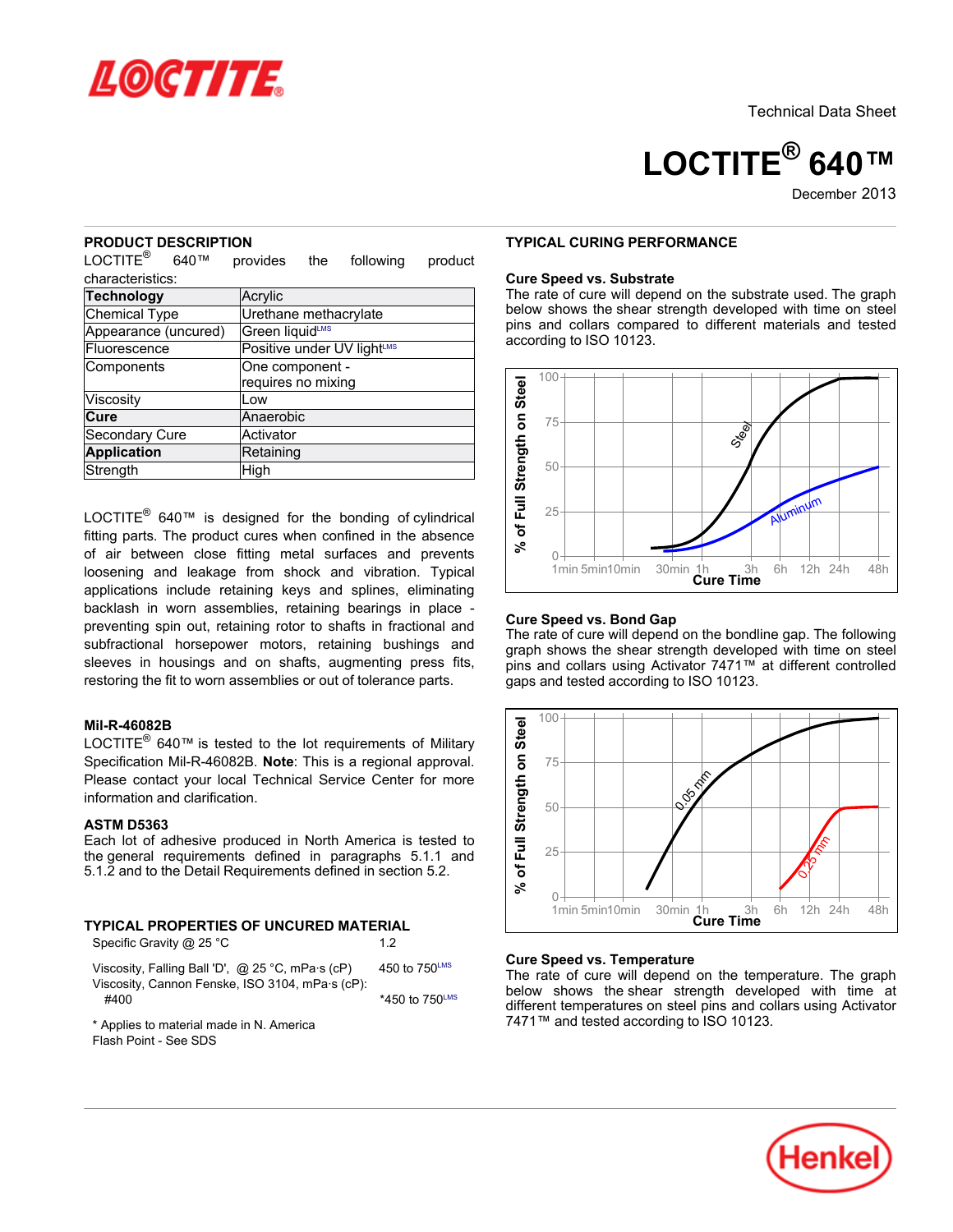



### **Cure Speed vs. Activator**

Where cure speed is unacceptably long, or large gaps are present, applying activator to the surface will improve cure speed. The graph below shows the shear strength developed with time on zinc dichromate steel pins and collars using Activator 7471™ or 7649™ and tested according to ISO 10123.



### **TYPICAL PROPERTIES OF CURED MATERIAL Physical Properties**

| rnysical Properties.                           |                      |
|------------------------------------------------|----------------------|
| Coefficient of Thermal Expansion,              | $100 \times 10^{-6}$ |
| ISO 11359-2. K <sup>-1</sup>                   |                      |
| Coefficient of Thermal Conductivity, ISO 8302, | 0.1                  |
| $W/(m \cdot K)$                                |                      |
| Specific Heat, kJ/(kq·K)                       | 03                   |
|                                                |                      |

# **TYPICAL PERFORMANCE OF CURED MATERIAL Adhesive Properties**

Cured for 30 minutes @ 22 °C, activated with Activator 7471™ Compressive Shear Strength, ISO 10123:

| Steel pins and collars                   | $N/mm^2 \ge 15$ <sup>LMS</sup> |
|------------------------------------------|--------------------------------|
|                                          | (psi) $(22, 175)$              |
| Steel pins and collars                   | $N/mm2$ * > 11LMS              |
|                                          | (psi) $(21.595)$               |
| * Annlica to motorial mode in N. America |                                |

Applies to material made in N. America

| Cured for 24 hours @ 22 $^{\circ}$ C<br>Compressive Shear Strength, ISO 10123:<br>Steel pins and collars                                               | N/mm <sup>2</sup><br>(psi)                         | 22<br>(3, 190)                                                             |
|--------------------------------------------------------------------------------------------------------------------------------------------------------|----------------------------------------------------|----------------------------------------------------------------------------|
| Breakaway Torque, MIL-S-46163                                                                                                                          | $N \cdot m$<br>(lb.in.)                            | 20 to 40<br>$(175 \text{ to } 350)$                                        |
| Prevail Torque, MIL-S-46163                                                                                                                            | $N \cdot m$<br>(lb.in.)                            | 30 to 60<br>$(265 \text{ to } 530)$                                        |
| <b>ISO</b><br>10964.<br>Torque,<br>Breakloose<br>Pre-torqued to 5 $N \cdot m$<br>Max. Prevail Torque,<br>10964.<br>ISO<br>Pre-torqued to 5 $N \cdot m$ | $N \cdot m$<br>(lb.in.)<br>$N \cdot m$<br>(lb.in.) | 30 to 50<br>$(265 \text{ to } 440)$<br>40 to 60<br>$(350 \text{ to } 530)$ |
| Heat Cured for 1 hour @ 93 $^{\circ}$ C, tested @ 22 $^{\circ}$ C<br>Compressive Shear Strength, ISO 10123:<br>Steel pins and collars                  | $N/mm^2$ $\geq 26$ <sup>LMS</sup>                  |                                                                            |
| Steel pins and collars                                                                                                                                 | (psi)<br>(psi)                                     | (≥3,770)<br>N/mm <sup>2</sup> $*$ ≥22.7 <sup>LMS</sup><br>(≥3,291)         |
| material<br>* Applies<br>made<br>N.<br>to<br>in.<br>America                                                                                            |                                                    |                                                                            |

### **TYPICAL ENVIRONMENTAL RESISTANCE**

Cured for 1 week @ 22 °C Compressive Shear Strength, ISO 10123: Steel pins and collars







### Aged at temperature indicated and tested @ 22 °C

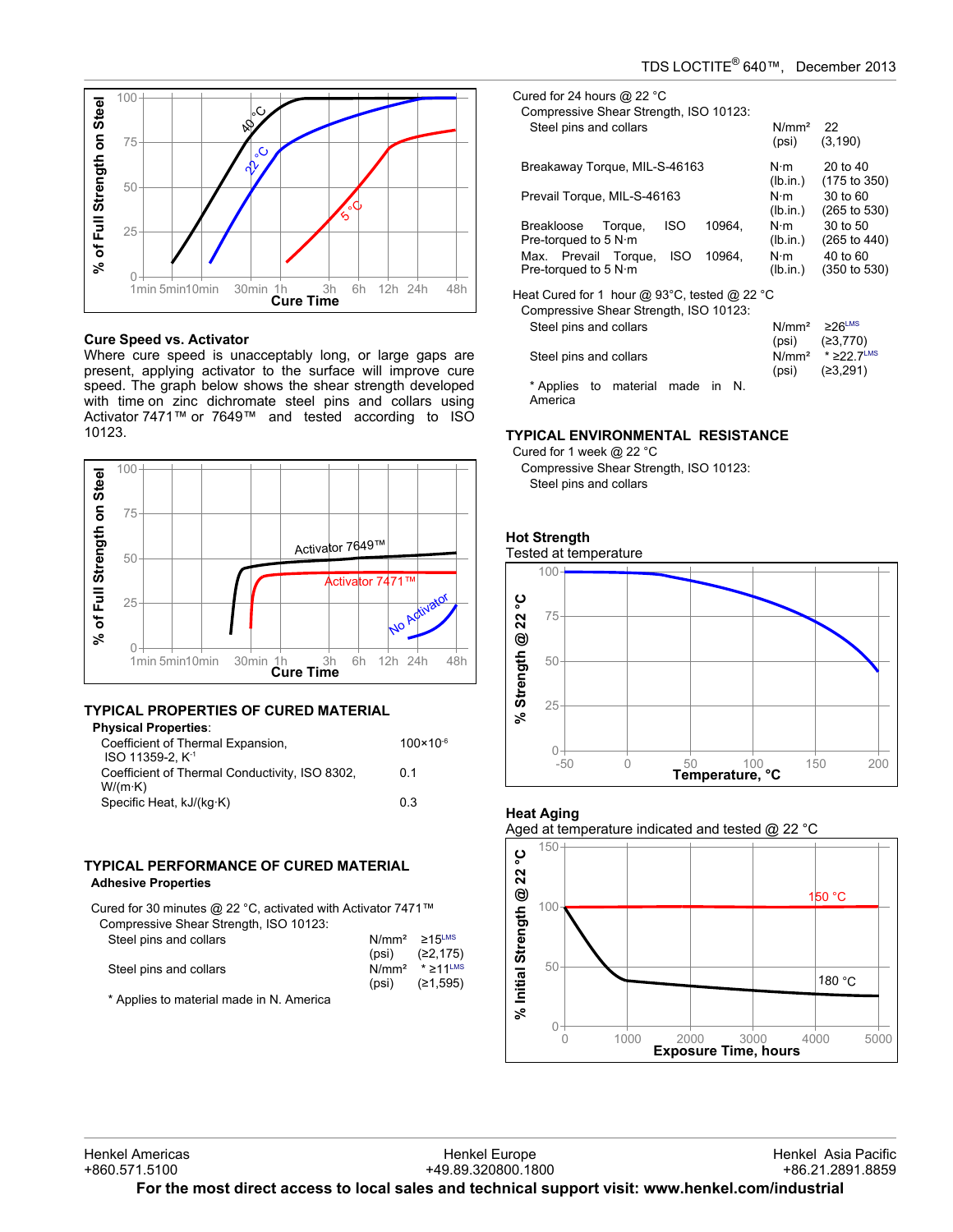# **Chemical/Solvent Resistance**

Aged under conditions indicated and tested @ 22 °C.

|                         |     | % of initial strength |      |        |
|-------------------------|-----|-----------------------|------|--------|
| <b>Environment</b>      | °C  | 100 h                 | 500h | 1000 h |
| Motor oil (MIL-L-46152) | 125 | 100                   | 100  | 100    |
| Unleaded gasoline       | 22  | 100                   | 100  | 100    |
| <b>Brake fluid</b>      | 22  | 100                   | 100  | 100    |
| Water/glycol 50/50      | 87  | 100                   | 90   | 75     |
| Ethanol                 | 22  | 100                   | 100  | 100    |
| Acetone                 | 22  | 100                   | 100  | 100    |

# **GENERAL INFORMATION**

**This product is not recommended for use in pure oxygen and/or oxygen rich systems and should not be selected as a sealant for chlorine or other strong oxidizing materials.**

### **For safe handling information on this product, consult the Safety Data Sheet (SDS).**

Where aqueous washing systems are used to clean the surfaces before bonding, it is important to check for compatibility of the washing solution with the adhesive. In some cases these aqueous washes can affect the cure and performance of the adhesive.

This product is not normally recommended for use on plastics (particularly thermoplastic materials where stress cracking of the plastic could result). Users are recommended to confirm compatibility of the product with such substrates.

# **Directions for use:**

### **For Assembly**

- 1. For best results, clean all surfaces (external and internal) with a LOCTITE $^{\circledR}$  cleaning solvent and allow to dry.
- 2. If the material is an inactive metal or the cure speed is too slow, spray with Activator 7471™ or 7649™ and allow to dry.
- 3. **For Slip Fitted Assemblies**, apply adhesive around the leading edge of the pin and the inside of the collar and use a rotating motion during assembly to ensure good coverage.
- 4. **For Press Fitted Assemblies**, apply adhesive thoroughly to both bond surfaces and assemble at high press on rates.
- 5. **For Shrink Fitted Assemblies** the adhesive should be coated onto the pin, the collar should then be heated to create sufficient clearance for free assembly.
- 6. Parts should not be disturbed until sufficient handling strength is achieved.

### **For Disassembly**

1. Apply localized heat to the assembly to approximately 250 °C. Disassemble while hot.

### **For Cleanup**

1. Cured product can be removed with a combination of soaking in a Loctite solvent and mechanical abrasion such as a wire brush.

# **Loctite Material SpecificationLMS**

LMS dated July-07, 2006 (\* February 15, 1996). Test reports for each batch are available for the indicated properties. LMS test reports include selected QC test parameters considered appropriate to specifications for customer use. Additionally, comprehensive controls are in place to assure product quality and consistency. Special customer specification requirements may be coordinated through Henkel Quality.

### **Storage**

Store product in the unopened container in a dry location. Storage information may be indicated on the product container labeling.

**Optimal Storage: 8 °C to 21 °C. Storage below 8 °C or greater than 28 °C can adversely affect product properties**. Material removed from containers may be contaminated during use. Do not return product to the original container. Henkel Corporation cannot assume responsibility for product which has been contaminated or stored under conditions other than those previously indicated. If additional information is required, please contact your local Technical Service Center or Customer Service Representative.

### **Conversions**

 $(^{\circ}C$  x 1.8) + 32 =  $^{\circ}F$ kV/mm x 25.4 = V/mil  $mm / 25.4 = inches$ µm / 25.4 = mil  $N \times 0.225 = lb$  $N/mm \times 5.71 = lb/in$  $N/mm^2$  x 145 = psi MPa x 145 = psi  $N·m \times 8.851 = lb·in$  $N·m \times 0.738 = lb·ft$  $N·mm \times 0.142 = oz·in$  $mPa·s = cP$ 

### **Note:**

The information provided in this Technical Data Sheet (TDS) including the recommendations for use and application of the product are based on our knowledge and experience of the product as at the date of this TDS. The product can have a variety of different applications as well as differing application and working conditions in your environment that are beyond our control. Henkel is, therefore, not liable for the suitability of our product for the production processes and conditions in respect of which you use them, as well as the intended applications and results. We strongly recommend that you carry out your own prior trials to confirm such suitability of our product.

Any liability in respect of the information in the Technical Data Sheet or any other written or oral recommendation(s) regarding the concerned product is excluded, except if otherwise explicitly agreed and except in relation to death or personal injury caused by our negligence and any liability under any applicable mandatory product liability law.

**In case products are delivered by Henkel Belgium NV, Henkel Electronic Materials NV, Henkel Nederland BV, Henkel Technologies France SAS and Henkel France SA please additionally note the following:** 

In case Henkel would be nevertheless held liable, on whatever legal ground, Henkel's liability will in no event exceed the amount of the concerned delivery.

**In case products are delivered by Henkel Colombiana, S.A.S. the following disclaimer is applicable:**

The information provided in this Technical Data Sheet (TDS) including the recommendations for use and application of the product are based on our knowledge and experience of the product as at the date of this TDS. Henkel is, therefore, not liable for the suitability of our product for the production processes and conditions in respect of which you use them, as well as the intended applications and results. We strongly recommend that you carry out your own prior trials to confirm such suitability of our product.

Any liability in respect of the information in the Technical Data Sheet or any other written or oral recommendation(s) regarding the concerned product is excluded, except if otherwise explicitly agreed and except in relation to death or personal injury caused by our negligence and any liability under any applicable mandatory product liability law.

**In case products are delivered by Henkel Corporation, Resin Technology Group, Inc., or Henkel Canada Corporation, the following disclaimer is applicable:**

The data contained herein are furnished for information only and are believed to be reliable. We cannot assume responsibility for the results obtained by others

Henkel Europe +49.89.320800.1800